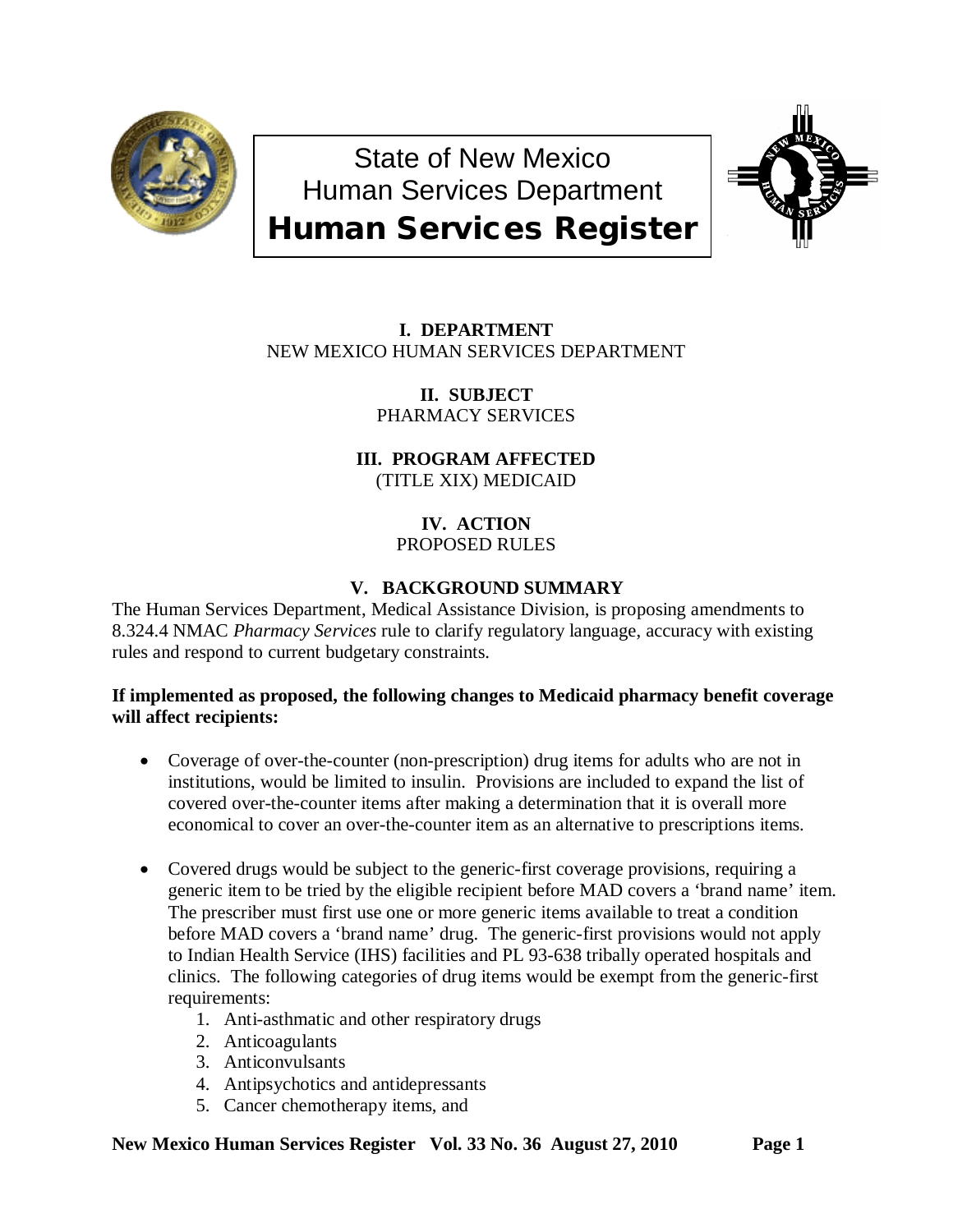- 6. Thyroid hormones.
- For some categories of drugs, brand names will not be covered. For the following categories of drug items, only generic items will be covered:
	- 1. Acne medications
	- 2. Oral birth control pills
	- 3. Cough and cold medications.
- Compounded drug items will not be covered when the therapeutic ingredients have not been assigned national drug code numbers and are not approved for human use. This will terminate coverage for some 17-hydroxyprogesterone products compounded by pharmacists.

## **If implemented as proposed, the following changes to Medicaid pharmacy benefits will affect pharmacy providers by:**

- Adding language for brand name drug products and for all A-rated therapeutic equivalents as to how MAD will determine state maximum allowable prices for multi-source drugs.
- Adding language to allow the baseline price of a multi-source drug as calculated by a national supplier of drug pricing information to serve as the state MAC price when a state MAC price has not otherwise been calculated by MAD.
- Adding language to accept a federal Department of Justice recommendation for pricing instead of a CMS price (such recommendations apply to very few items and are issued when the Department of Justice believes a manufacturer is reporting prices inaccurately.)
- Including language for 340B drug discount actual acquisition cost and 340B discount instructions.
- Changing the grace period for dispensing frequencies for maintenance drugs from 20 days to 14 days for necessary early refills.
- Adding to refill requirements that the consistent use of early refills will result in a calculation that the eligible recipient has sufficient stock of the drug item on hand and allowed refill dates will be adjusted accordingly.
- Adding controls on quantities dispensed for controlled substances.
- Adding language that overlapping use of multiple drug items with the same therapeutic uses that are potentially abused or otherwise dangerous may result in the prescriptions being subject to the prior authorization process.
- Removing language concerning over-the-counter items coverage in order to support the expanded description of these items.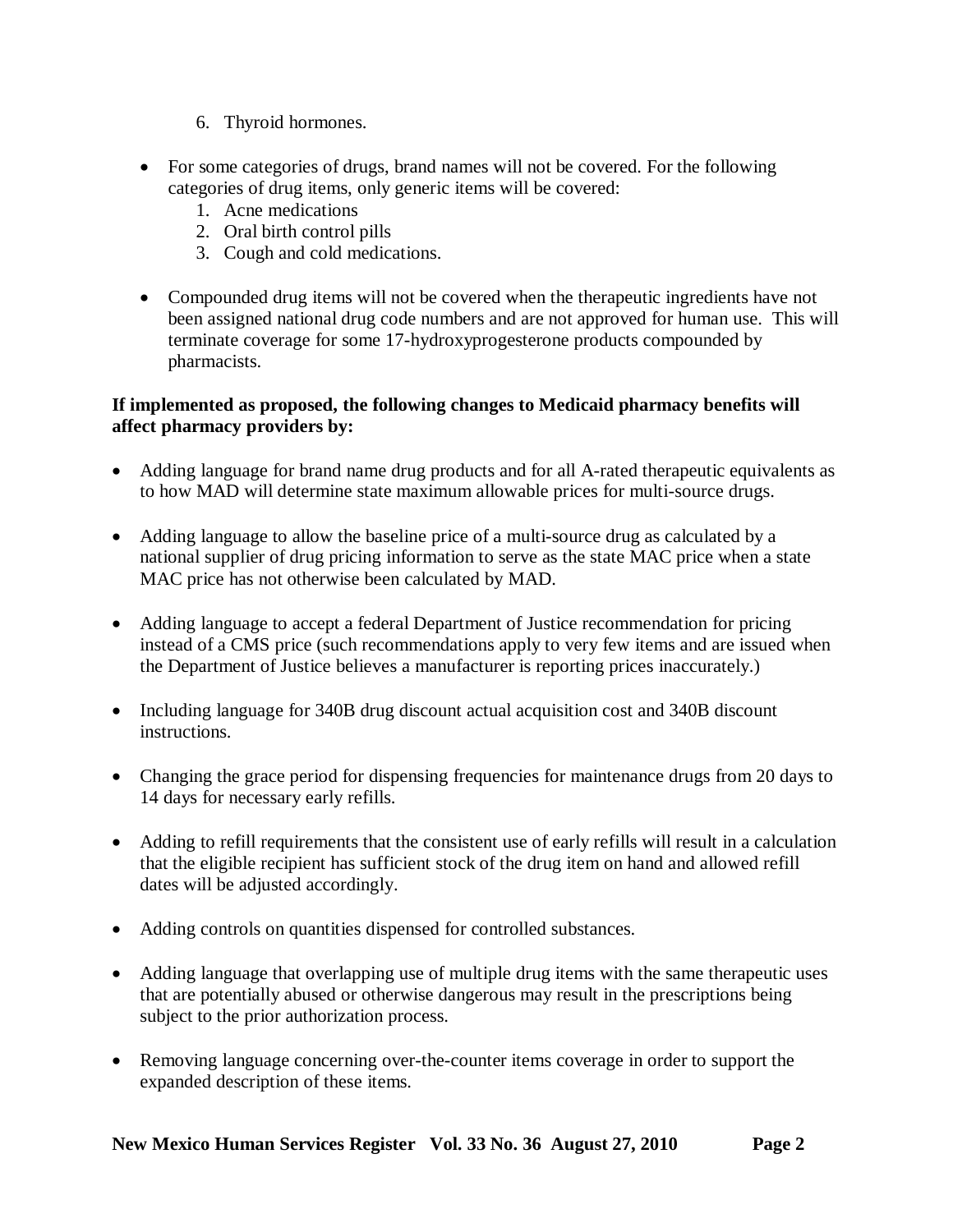- Removing language in 8.324.4 NMAC Section A subsection 14, Noncovered Services, in order to combine paragraph B with paragraph C.
- Removing language concerning UR contractor prior authorizations for durable medical equipment and medical supplies which can be dispensed by pharmacy services providers.
- Removing language concerning maximum allowable costs in order to support proposed changes.

## **Other changes in the rule being proposed at this time include the following:**

- Adding New Mexico licensed mail order pharmacies as eligible providers.
- Replacing outdated word usage, such as Medicaid with MAD, the Medical Assistance Division.
- Providing more instruction on the eligibility of providers and their responsibilities.
- Directing providers to enroll and follow a MAD managed care or MAD fee-for-service coordinated care contractor's instructions for billing and authorization of services.

The changes in the pharmacy benefits are being proposed because the Department believes the changes are more in line with the benefits typically available from other pharmacy service insurers. Also, at this time there is a serious shortfall in state revenues which has resulted in reductions in many state agency budgets. The New Mexico Medicaid program budget is no exception. Program costs are outpacing available revenues. Therefore, the Department has looked at pharmacy and other program benefits to determine changes that can be made while still providing medically appropriate services.

The reduction in payments for these services in the Medicaid fee-for-service program is estimated to be \$2.5 million.

## **VI. RULES**

These proposed rule changes refer to 8.324.4 NMAC of the Medical Assistance Program Rules Manual. This register and the proposed changes are available on the Medical Assistance Division web site at [www.hsd.state.nm.us/mad/registers/2010](http://www.hsd.state.nm.us/mad/registers/2010). If you do not have Internet access, a copy of the rules may be requested by contacting the Medical Assistance Division at 505-827-3156.

## **VII. EFFECTIVE DATE**

The Department proposes to implement these rules effective December 1, 2010.

# **VIII. PUBLIC HEARING**

A public hearing to receive testimony on these proposed rules will be held at 9:00 a.m. on October 15, 2010, at the ASD Conference Room, Plaza San Miguel, 729 St. Michaels Dr., Santa Fe, New Mexico.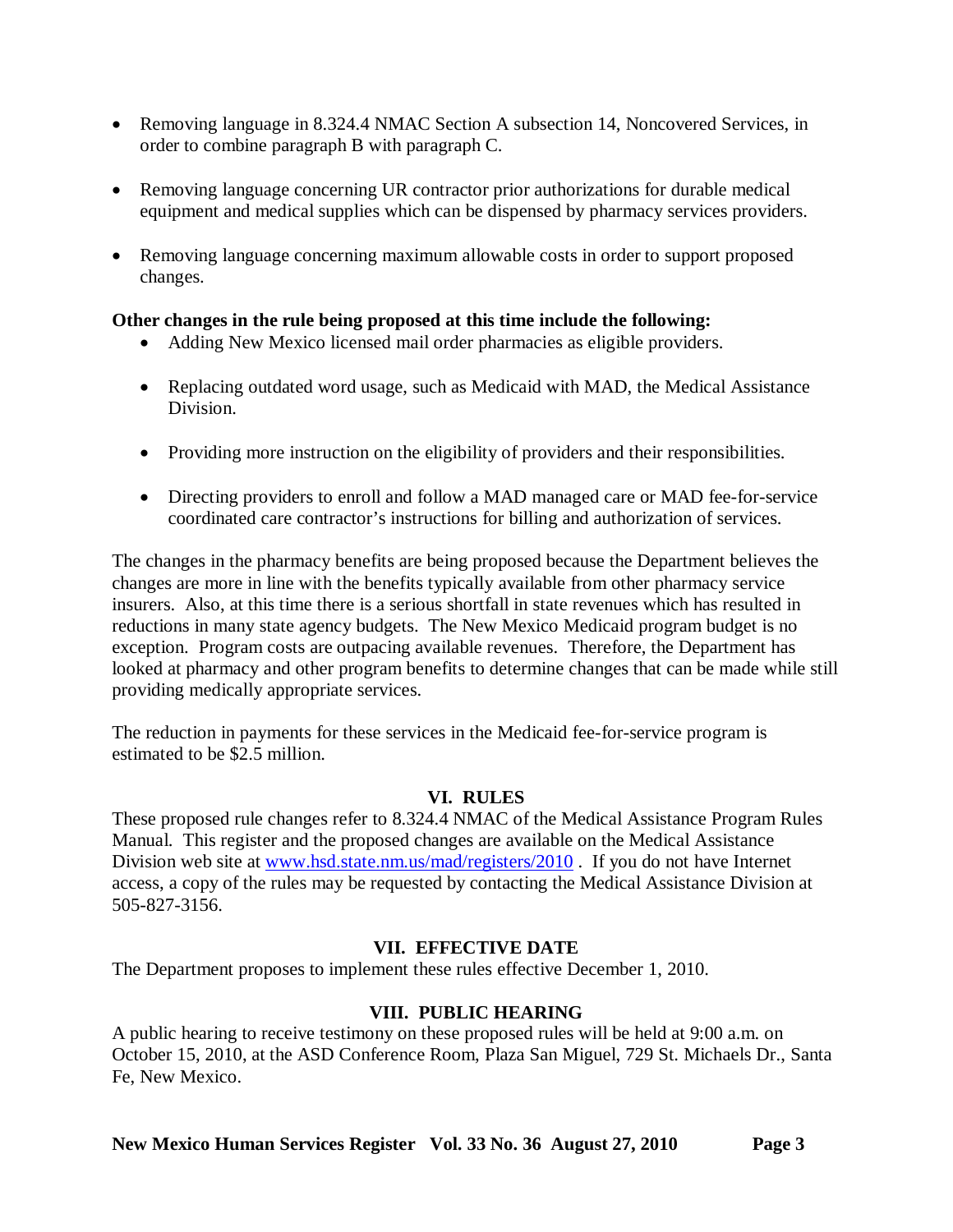If you are a person with a disability and you require this information in an alternative format or require a special accommodation to participate in the public hearing, please contact the Division toll free at 1-888-997-2583 and ask for extension 7-3156. In Santa Fe call 827-3156. The Department's TDD system may be accessed toll-free at 1-800-659-8331 or in Santa Fe by calling 827-3184. The Department requests at least ten (10) days advance notice to provide requested alternative formats and special accommodations.

Copies of all comments will be made available by the Medical Assistance Division upon request by providing copies directly to a requestor or by making them available on the MAD website or at a location within the county of the requestor.

### **IX. ADDRESS**

Interested persons may address written or recorded comments to:

Kathryn Falls, Secretary Human Services Department P.O. Box 2348 Santa Fe, New Mexico 87504-2348

## **X. PUBLICATIONS**

Publication of these rules approved by:

KATHRYN FALLS, SECRETARY HUMAN SERVICES DEPARTMENT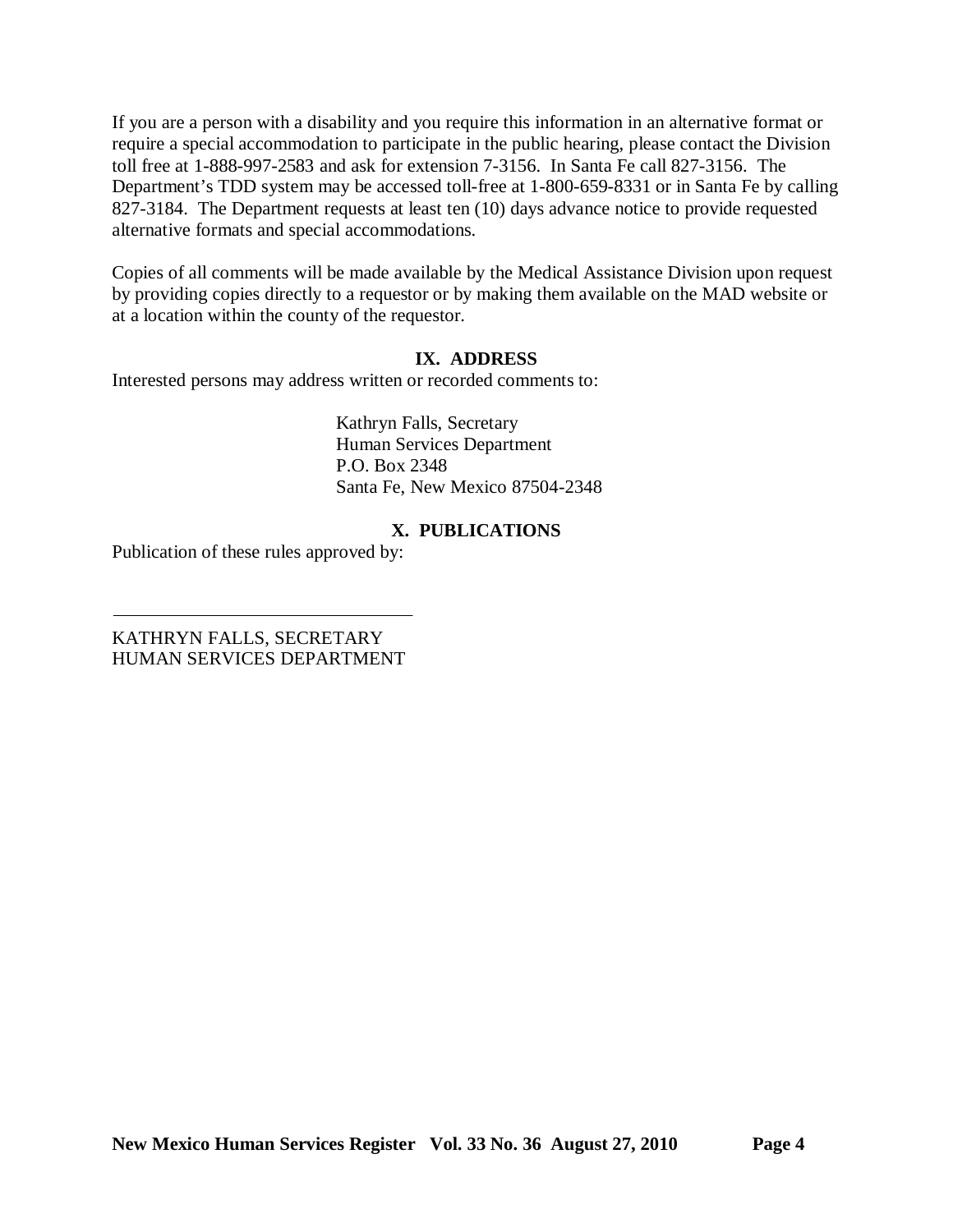### **TITLE 8 SOCIAL SERVICES CHAPTER 324 ADJUNCT SERVICES PART 4 PHARMACY SERVICES**

**8.324.4.1 ISSUING AGENCY:** New Mexico Human Services Department (HSD). [8.324.4.1 NMAC - Rp, 8 NMAC 4.MAD.000.1, 8/13/04; A, 12/1/10]

**8.324.4.3 STATUTORY AUTHORITY:** The New Mexico medicaid program [is] and other health care programs are administered pursuant to regulations promulgated by the federal department of health and human services under [Title XIX of] the Social Security Act<sup>[</sup>, as amended and by the state human services department pursuant to state statute. See Section 27-2-12 et seq. NMSA 1978 (Repl. Pamp. 1991).] as amended or by state statute. See NMSA 1978, Section 27-2-12 et seq .

[8.324.4.3 NMAC - Rp, 8 NMAC 4.MAD.000.3, 8/13/04; A, 12/1/10]

**8.324.4.6 OBJECTIVE:** The objective of these [regulations] rules is to provide [policies] instruction for the service portion of the New Mexico <del>[medicaid program. These policies describe eligible providers, covered</del> services, noncovered services, utilization review and provider reimbursement. ] medical assistance programs. [8.324.4.6 NMAC - Rp, 8 NMAC 4.MAD.000.6, 8/13/04; A, 12/1/10]

**8.324.4.8 MISSION STATEMENT:** [The mission of the New Mexico medical assistance division (MAD) is to maximize the health status of medicaid-eligible individuals by furnishing payment for quality health services at levels comparable to private health plans.] To reduce the impact of poverty on people living in New Mexico and to assure low income and individuals with disabilities individuals in New Mexico equal participation in the life of their communities.

[8.324.4.8 NMAC - Rp, 8 NMAC 4.MAD.002, 8/13/04; A, 12/1/10]

**8.324.4.9 PHARMACY SERVICES:** The New Mexico [medicaid program (medicaid)] medical assistance division (MAD) pays for medically necessary health services furnished to eligible recipients, including covered pharmacy services [42 CFR Section 440.120(a)]. [This section describes eligible pharmacy providers, covered services, service limitations, and general reimbursement methodology.] Pharmacy claims must be submitted to the appropriate pharmacy claims processor as designated by [the medical assistance division] MAD. The pharmacy claims processor may vary based on the prescriber's license, practice specialty, network affiliation and/or the [elient's] recipient's category of eligibility or enrollment in a contracted health plan. [8.324.4.9 NMAC - Rp, 8 NMAC 4.MAD.753, 8/13/04; A, 7/1/05; A, 12/1/10]

### **8.324.4.10 ELIGIBLE PROVIDERS:**

**[**A. Upon MAD's approval of medical assistance program provider participation agreements, the following providers are eligible to furnish pharmacy services:]

A. Health care to New Mexico eligible recipients is furnished by a variety of providers and provider groups. The reimbursement and billing for these services is administered by MAD. Upon approval of a New Mexico MAD provider participation agreement by MAD or its designee, licensed practitioners, facilities and other providers of services that meet applicable requirements are eligible to be reimbursed for furnishing covered services to eligible recipients. A provider must be enrolled before submitting a claim for payment to the MAD claims processing contractors. MAD makes available on the HSD/MAD website, on other program-specific websites, or in hard copy format, information necessary to participate in health care programs administered by HSD or its authorized agents, including program rules, billing instructions, utilization review instructions, and other pertinent materials. When enrolled, a provider receives instruction on how to access these documents. It is the provider's responsibility to access these instructions, to understand the information provided and to comply with the requirements. The provider must contact HSD or its authorized agents to obtain answers to questions related to the material or not covered by the material. To be eligible for reimbursement, a provider must adhere to the provisions of the MAD provider participation agreement and all applicable statutes, regulations, and executive orders. MAD or its selected claims processing contractor issues payments to a provider using electronic funds transfer (EFT) only. Providers must supply necessary information in order for payment to be made. Eligible providers include:

- (1) pharmacies licensed by the New Mexico pharmacy board;
- (2) clinics licensed for outpatient dispensing by the New Mexico pharmacy board;
- (3) institutional pharmacies licensed for outpatient dispensing by the New Mexico pharmacy board;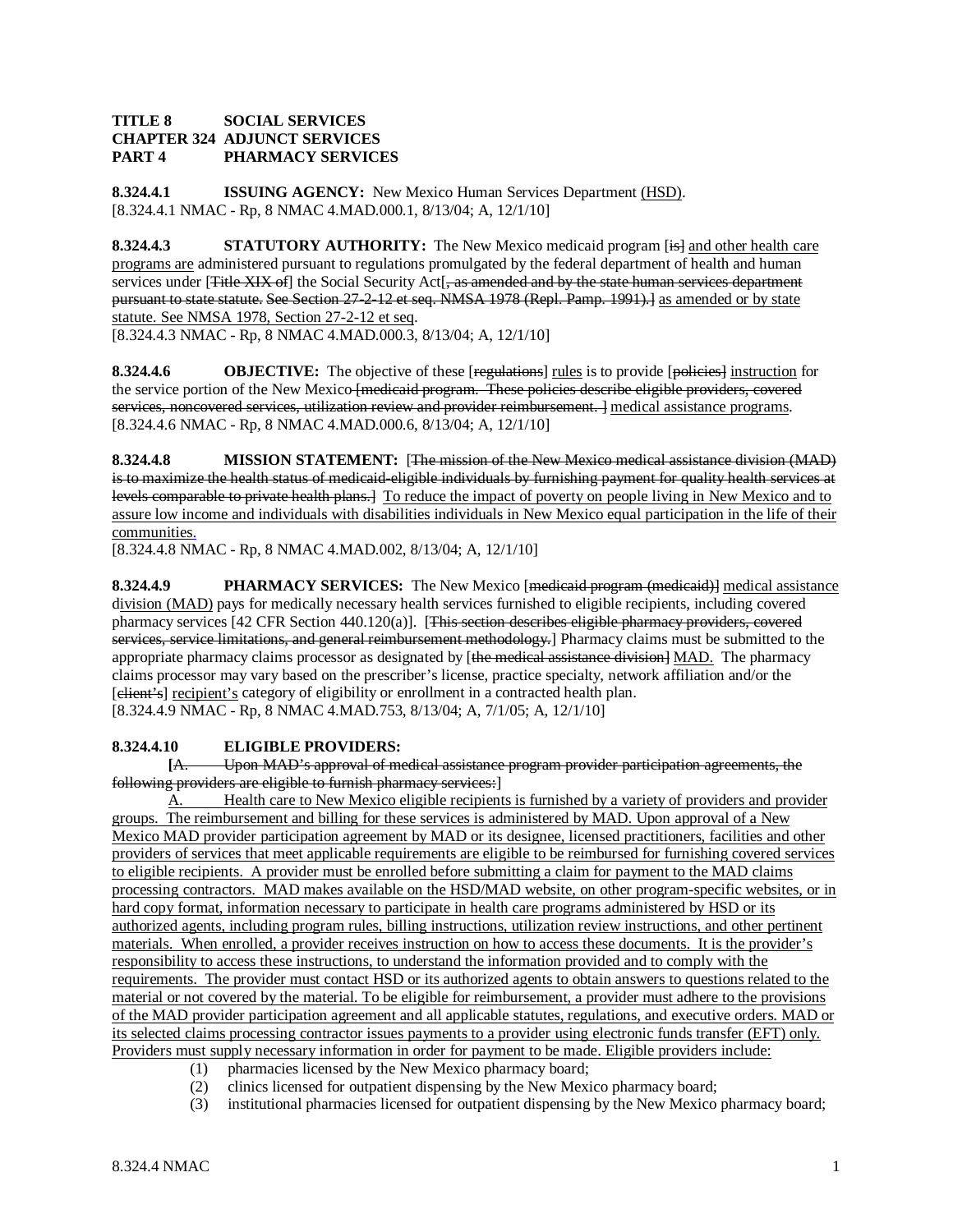(4) family planning clinics and rural health clinics licensed for outpatient dispensing by the New Mexico pharmacy board;

 (5) prescribing practitioners practicing in communities more than fifteen (15) miles from a licensed pharmacy;

 (6) Indian health service (IHS), Indian Self-Determination and Education Assistance Act ("tribal 638") and IHS contract pharmacies and drug rooms operated consistent with IHS standards of practice for pharmaceutical [eare.] care; and

(7) mail order pharmacies licensed to dispense in New Mexico.

 $[**B**]$ B. Once enrolled, providers receive a packet of information, including medicaid program policies, billing instructions, utilization review instructions and other pertinent material from MAD. Providers are responsible for ensuring that they have received these materials and for updating them as new materials are received from MAD.]

B. When services are billed to and paid by a MAD fee-for-service coordinated services contractor, the provider must also enroll as a provider with the coordinated services contractor and follow that contractor's instructions for billing and for authorization of services.

[8.324.4.10 NMAC - Rp, 8 NMAC 4.MAD.753.1, 8/13/04; A, 7/1/05; A, 12/1/10]

#### **8.324.4.11 PROVIDER RESPONSIBILITIES:**

[A. Providers who furnish services to medicaid recipients must comply with all specified medicaid participation requirements. See 8.302.1 NMAC, *General Provider Policies.*

B. Providers must verify that individuals are eligible for medicaid at the time services are furnished and determine if medicaid recipients have other health insurance. ]

A. A provider who furnishes services to medicaid and other health care programs eligible recipients must comply with all federal and state laws, regulations, and executive orders relevant to the provision of medical services as specified in the MAD provider participation agreement. A provider must adhere to the MAD program rules and instruction as specified in this manual and its appendices, and program directions and billing instructions as specified in this manual and its appendices, and program directions and billing instructions, as updated. A provider is also responsible for following coding manual guidelines and center for medicare and medicaid services (CMS) correct coding initiatives, including not improperly unbundling or up-coding manual guidelines. See 8.302.1 NMAC, *General Provider Policies*.

B. A provider must verify that individuals are eligible for a specific health care program administered by the HSD and its authorized agents, and must verify the eligible recipient's enrollment status at the time services are furnished. A provider must determine if an eligible recipient has other health insurance. A provider must maintain records that are sufficient to fully disclose the extent and nature of the services provided to an eligible recipient. See 8.302.1 NMAC, *General Provider Policies.*

 $[<sub>C</sub>]$ C. Providers must maintain records that are sufficient to fully disclose the extent and nature of the services furnished to recipients. See 8.302.1 NMAC, *General Provider Policies*.

 (1) Original prescriptions written by prescribing providers cannot be discarded and replaced with a copy of the medicaid claims forms. The original prescription must be retained by the pharmacy. If the prescriber certifies that a specific brand is medically necessary, by handwriting "brand medically necessary" on the face of the prescription, the allowed ingredient cost is the estimated acquisition cost (EAC). The documentation of the provider's handwritten "brand medically necessary" must be maintained by the pharmacy provider and furnished upon request. Checked boxes, rubber stamps, requests by telephone and written words that do not include the statement "medically necessary" do not constitute appropriate documentation, pursuant to 42 CFR 447.331. *"*Brand medically necessary" prescriptions may be subject to prior authorization.

 (2) Any claim for which the "brand medically necessary" is claimed must be supported with documentation.

 (3) Recipients or their representatives should sign the drug claim form when receiving medication or supplies, when possible. For computer-printed claims and electronically or tape-billed claims, signatures can be accumulated in a log giving the date received, the prescription number, and the signature of the individual picking up the prescription. In the absence of a signature log, electronic prescription-processing systems must have provisions for documenting receipt of services by authorized parties.]

C. Retention and storage of the original prescription, electronic prescription, and records of phone or fax orders must meet all pharmacy board requirements and must be retained for 6 years.If the prescriber certifies that a specific brand is medically necessary, by handwriting "brand medically necessary" or "brand necessary" on the face of the prescription, the allowed ingredient cost is the estimated acquisition cost (EAC) of the brand drug.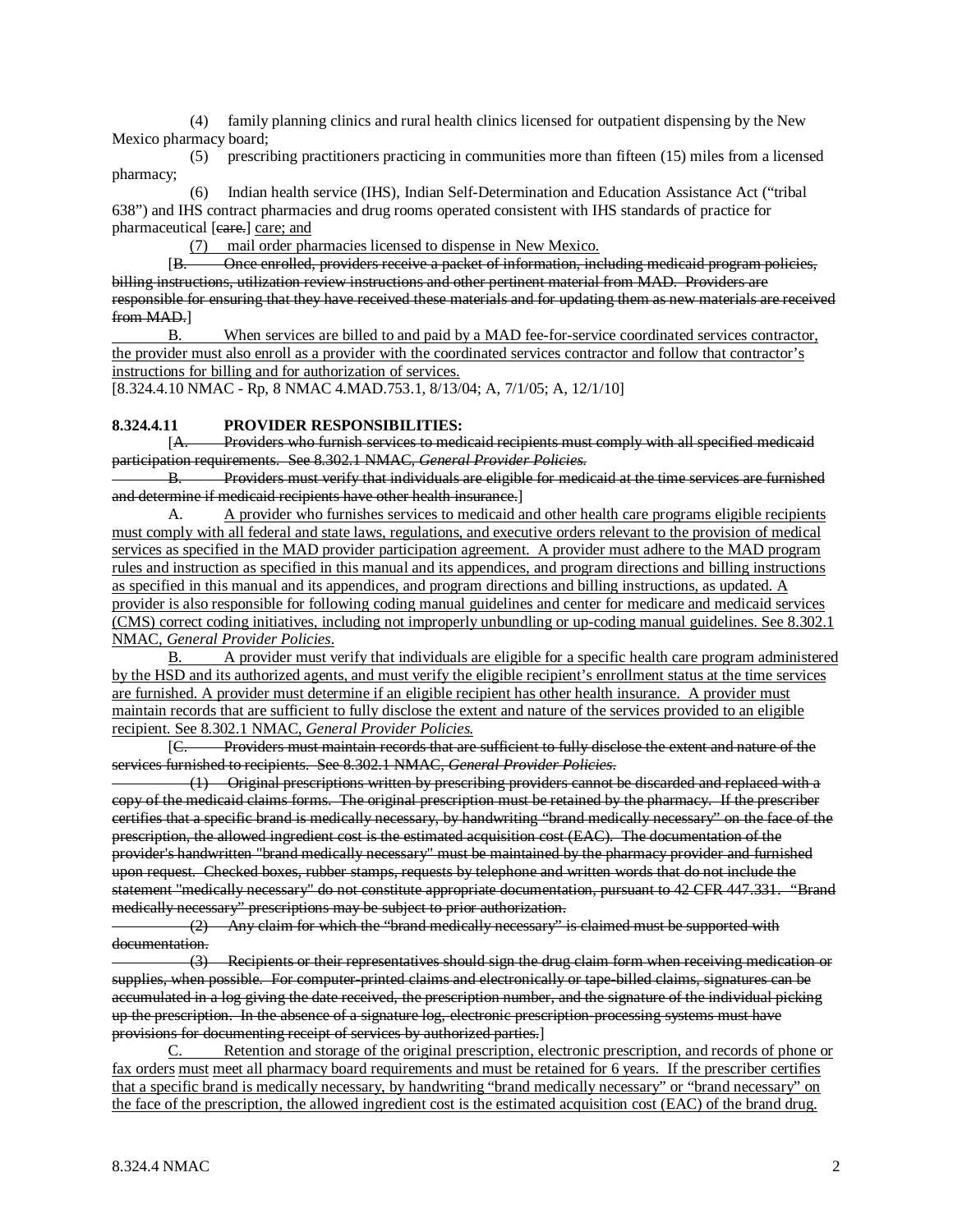The documentation of the provider's handwritten certification must be maintained by the pharmacy provider and furnished upon request. Checked boxes, rubber stamps and requests by telephone do not constitute appropriate documentation, pursuant to 42 CFR 447.512. *"*Brand necessary" prescriptions may be subject to prior authorization. Any claim for which "brand necessary" is claimed must be supported with documentation in the prescriber's medical records. Electronic alternatives approved by the secretary of the federal department of health and human services are acceptable.

D. A pharmacy provider must discuss any matters with [medicaid recipients or caregivers] the eligible recipient or their personal representative that in the provider's professional judgment are significant. See 42 USC 1396r-8(g)(2)(A)(ii)(I) of the Social Security Act. Pharmacy counseling services are subject to the standards for counseling established under the State Pharmacy Practice Act. Counseling must be [<del>furnished, unless refused by</del> recipients or caregivers.] furnished unless declined by the eligible recipient or their personal representative. [8.324.4.11 NMAC - Rp, 8 NMAC 4.MAD.753.2, 8/13/04; A, 12/1/10]

**8.324.4.12 COVERED SERVICES:** MAD covers most medically necessary prescription drugs and some over-the-counter drugs, subject to the limitations and restrictions delineated in this Part. Claims for injectable drugs, intravenous (IV) admixtures, IV nutritional products and other expensive medications [ean] may be reviewed for medical necessity before or after reimbursement. Providers must consult MAD, or its designated contractor, before supplying items not specifically listed in this policy or billing instructions. [Coverage of over-the-counter items is limited to situations where the over-the-counter items may be the drug of choice for common medical conditions and when the over-the-counter item provides an appropriate economical and therapeutic alternative to prescription drug items.] Drug restrictions include dosage, day supply, and refill frequency limits necessary to ensure appropriate utilization or to prevent fraud and abuse. In establishing such limits, professional standards [of health] are considered.<br>A.

A. For an adult eligible recipient not in a institution, coverage of over-the-counter items is limited to insulin. MAD or its designee may make a decision to cover other over-the-counter items after making a specific determination when it is overall more economical to cover an over-the-counter item as an alternative to prescription items. Such coverage is incorporated as part of the generic-first coverage provisions. Otherwise, the adult eligible recipient or their personal representative is responsible for purchasing or otherwise obtaining an over-the-counter item.

B. Covered drugs are subject to generic-first coverage provisions. The recipient must first use one or more generic items available to treat a condition before MAD covers a brand name drug for the condition. MAD publishes a list of the therapeutic categories of drug items that are exempt from the generic-first coverage provisions. Brand name drug items may be covered upon approval by MAD or its designee, based upon medical justification by the prescriber.

[8.324.4.12 NMAC - Rp, 8 NMAC 4.MAD.753.3, 8/13/04; A, 7/1/05; A, 12/1/10]

### **8.324.4.13 COVERAGE REQUIREMENTS:**

A. **Legal requirements:** All drug items must be assigned a national drug code by the respective manufacturer, repackager or labeler. [Any]  $\Delta$  prescription must meet all federal and state laws. Providers must fulfill all the requirements of federal and state laws relating to pharmacy practice and ethics.

B. **Rebate requirements:** Medicaid pays only for the drugs of pharmaceutical manufacturers that have entered into and have in effect a rebate agreement with the federal department of health and human services. This limitation does not apply to dispensing a single-source or innovator multiple-source drug if MAD has determined that the availability of the drug is essential to the health of eligible recipients.

[C. This limitation does not apply to dispensing a single-source or innovator multiple-source drug if MAD has determined that the availability of the drug is essential to the health of recipients. ] [8.324.4.13 NMAC - Rp, 8 NMAC 4.MAD.753.4, 8/13/04; A, 12/1/10]

**8.324.4.14 NONCOVERED SERVICES OR SERVICE RESTRICTIONS:** Pharmacy services are subject to the limitations and coverage restrictions that exist for other medicaid services. See 8.301.3 NMAC, *General Noncovered Services* [[MAD 602] ].

- A. Medicaid does not cover the following specific pharmacy items:
	- (1) medication supplied by state mental hospitals to recipients on convalescent leave from the center;
	- (2) methadone for use in drug treatment programs;
	- (3) personal care items such as non-prescription shampoos, soaps;
	- (4) cosmetic items, such as retin-A for aging skin, rogaine for hair loss;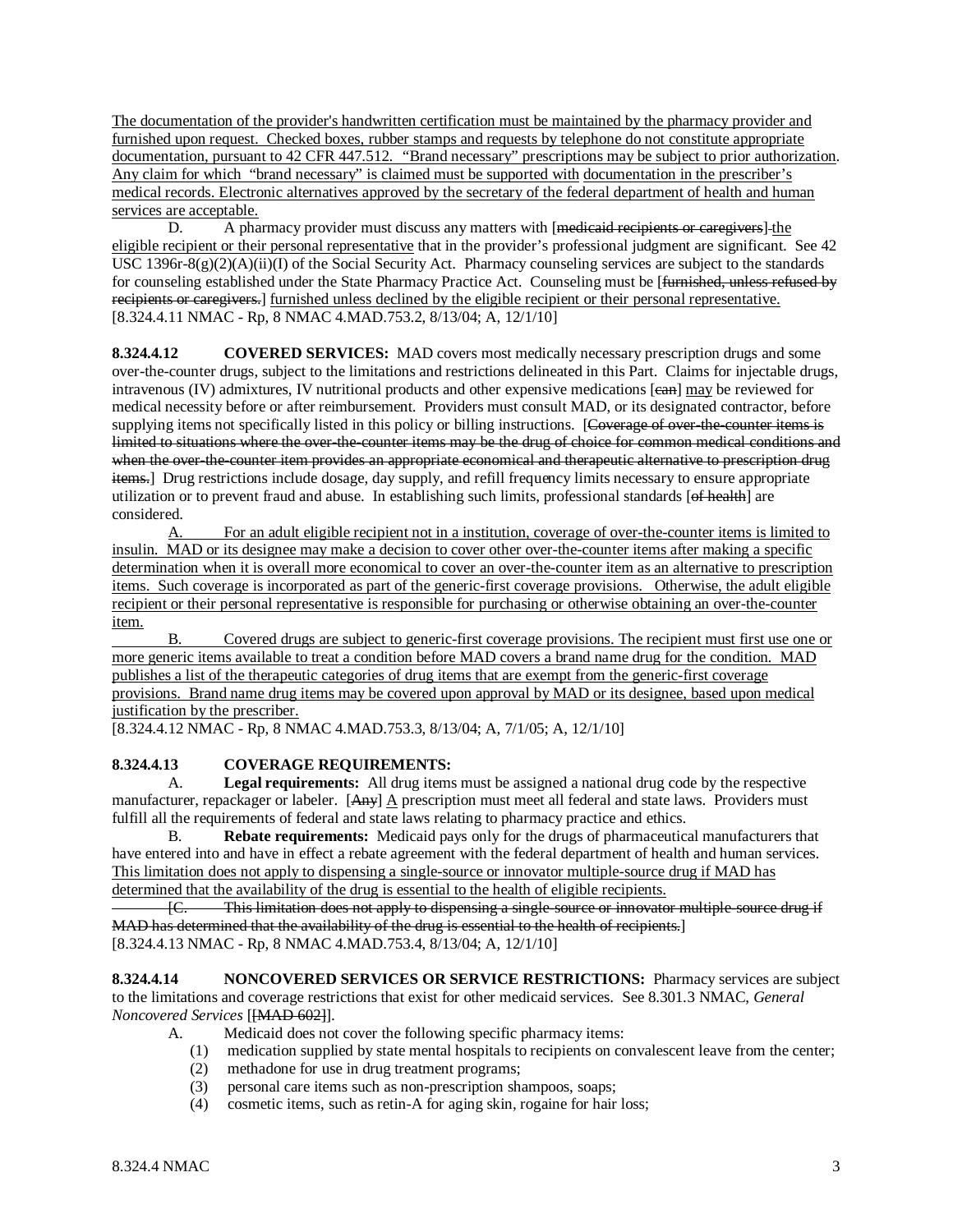(5) drug items that are not eligible for federal financial participation,  $[\frac{1}{1}, \frac{1}{1}, \frac{1}{1}]$  including drugs not approved as effective by the federal food and drug administration, known as DESI (drug efficacy study implementation) drugs; [by the federal food and drug administration, or DESI drugs)];

(6) fertility drugs;

 (7) antitubercular drug items available from the New Mexico department of health or the United States public health service;

(8) weight loss/weight control drugs [are covered with prior authorization];

 $(9)$ barbiturate hypnotic drugs, barbiturate drugs whose primary action is to induce sleep for recipients who do not reside in nursing homes; MAD covers barbiturate hypnotic drugs for recipients in nursing homes and for other recipients when authorized on a prior approval basis if related to an appropriate medical diagnosis;] Barbiturate hypnotic drugs whose primary action is to induce sleep unless the eligible recipient resides in a nursing home;

(10) drug items used to treat sexual [d<del>ysfunction.]</del> dysfunction;

 (11) compounded drug items which lack an ingredient approved by the federal food and drug administration for the indication for which the drug is intended;

(12) compounded drug items for which the therapeutic ingredient do not have an assigned national drug code and are not is not an ingredient assigned a national drug code and approved by the federal food and drug administration for human use; and

(13) cough and cold preparations for an eligible recipient under the age of four.

B. MAD covers certain non-prescription drug items without special authorization or prior authorization when prescribed by a licensed [physician or other licensed practitioner billing and claims processing instructions providers receive once enrolled contain information on these drug items. The pharmacy must maintain the prescription, written request, or telephone order reduced to writing. Other non-prescription items can be considered on a prior approval basis when related to an appropriate medical diagnosis requiring an ongoing course of treatment.] MAD covers non-prescription drug items without prior authorization when prescribed by a licensed practitioner authorized to prescribe for eligible MAD recipients who reside in a nursing facility or an intermediate care facility for the mentally retarded (ICF-MR), when such items are not routinely included in the facility's reimbursable cost and a specific prescription for the item is dispensed based on a practitioner's order. The following cannot be charged to the recipient or billed to medicaid by a provider.

 $(a)$ diabetic testing supplies and equipment;

(b) aspirin and acetaminophen;

(c) routine ointments, lotions and creams, and rubbing alcohol; and

 (d) other non-prescription items stocked at nursing stations and distributed for use individually in small quantities.

 $[<sub>+</sub>]$ C. MAD covers routine non-prescription drug items supplied in nursing facilities or intermediate care facilities for the mentally retarded with specified restrictions.

 (1) Routine items are included in the facility's reimbursable cost and cannot be charged to the recipient or billed to medicaid by providers.]

(2) Routine drug items, include the following:

(a) diabetic testing supplies and equipment;

(b) alcohol and body rubs;

(c) aspirin and acetaminophen;

(d) routine ointments, lotions and creams; and

 (e) other non-prescription items stocked at nursing stations and distributed or used individually in small quantities.]

[ $\Box$ .]  $\underline{C}$ . Medicaid does not cover drug items for recipients eligible for medicare part D when the drug item or class of drug meets the federal definition of a medicare part D covered drug. Medicaid does not cover any copayment due from the recipient towards a claim paid by medicare part D nor any medicare part D covered drug or class of drug where the recipient has a gap in medicare part D coverage due to a medicare coverage limit. Items or [8.324.4.14 NMAC - Rp, 8 NMAC 4.MAD.753.5, 8/13/04; A, 1-1-06; A, 12/1/10] drug classes specifically excluded by medicare part D are covered, non-covered or limited to the same extent that medicaid covers the excluded drug items for full benefit medicaid recipients who are not dual eligibles.

**8.324.4.15 PRIOR AUTHORIZATION AND UTILIZATION REVIEW:** All medicaid services are subject to utilization review for medical necessity and program compliance. Reviews can be performed before services are furnished, after services are furnished and before payment is made, or after payment is made. See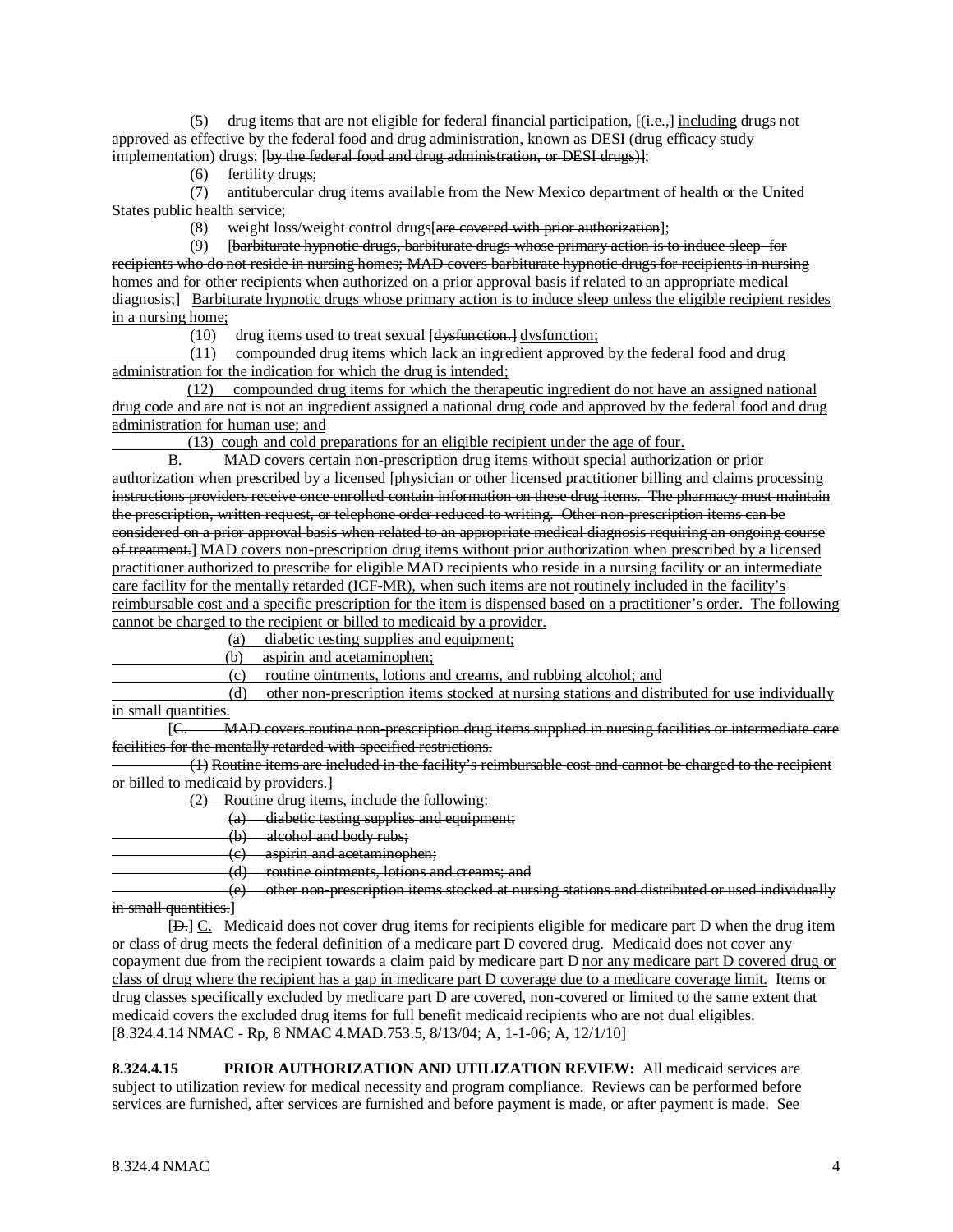8.302.5 NMAC, *Prior Authorization and Utilization Review*. Once enrolled, providers receive instructions and documentation forms necessary for prior authorization and claims processing. Review or prior authorization may be required for items for which a [lesser] less expensive or therapeutically preferred alternative should be used first. [Establishing these ] In addition to the generic-first coverage provisions, applicable therapeutic "step" requirements will be based on published clinical practice guidelines, professional standards of health care, and economic considerations.

A. **Prior authorization:** MAD, or its designated contractor, reviews all requests for prior authorizations. [The MAD utilization review (UR) contractor grants prior authorization on durable medical e<del>quipment and medical supplies which can be dispensed by pharmacy services providers.</del>] Services for which prior authorization was obtained remain subject to utilization review at any point in the payment process.

B. **Eligibility determination:** Prior authorization of services does not guarantee that individuals are eligible for medicaid. Providers must verify that individuals are eligible for medicaid at the time services are furnished and determine if medicaid recipients have other health insurance.

C. **Reconsideration:** Providers who disagree with prior authorization request denials or other review decisions can request a re-review and a reconsideration. See 8.350.2 NMAC, *Reconsideration of Utilization Review Decisions* [MAD-953].

D. **Drug utilization review:** The MAD drug utilization review (DUR) program is designed to assess the proper utilization, quality, therapy, medical appropriateness and costs of prescribed medication through evaluation of claims data, as required by 42 CFR 456.700-716. The DUR program is done on a retrospective, prospective and concurrent basis. This program shall include, but is not limited to, data gathering and analysis and a mix of educational interventions related to over-utilization, under-utilization, therapeutic duplication, drug-todisease and drug-to-drug interactions, incorrect drug dosage or duration of treatment and clinical abuse or misuse. Information collected in the DUR program that identifies individuals is confidential and may not be disclosed by the MAD DUR board to any persons other than those identified as the recipient's service providers or governmental entities legally authorized to receive such information.

 (1) **Prospective drug use review:** Prospective DUR (ProDUR) is the screening for potential drug therapy problems (such as, over-utilization, under-utilization, incorrect drug dosage, therapeutic duplication, drugdisease contraindication, adverse interaction, incorrect duration of drug therapy, drug-allergy interactions**,** clinical abuse or misuse) before each prescription is dispensed. The dispensing pharmacist is required to perform prospective drug use review prior to dispensing. Only a licensed pharmacist or intern may perform ProDUR activities. The pharmacist may be required to insert appropriate DUR override codes when the ProDUR system detects drug therapy issues. In retrospective review of paid claims, payment may be recouped for claims in which the pharmacist has not followed accepted standards of professional practice.

 (2) **Counseling:** Pursuant to 42 CFR 456.705, each dispensing pharmacist must offer to counsel each medicaid eligible recipient receiving benefits (or the caregiver of such individual) who presents a new prescription, unless the recipient or their personal representative refuses such counsel. Pharmacists must document these refusals. If no documentation of refusal of counseling is available or readily retrievable, it will be assumed that appropriate counseling and prospective drug use review has taken place. A reasonable effort must be made to record and maintain the pharmacist's comments relevant to said counseling and prospective drug review, particularly when ProDUR overrides are performed. Counseling must be done in person, whenever practicable. If it is not practicable to counsel in person, providers whose primary patient population [do] does not have access to a local measured telephone service must provide access to a toll-free number.

[8.324.4.15 NMAC - Rp, 8 NMAC 4.MAD.753.7, 8/13/04; A, 7/1/05; A, 12/1/10]

**8.324.4.16 REIMBURSEMENT:** Pharmacy providers must submit claims for reimbursement on the separate pharmacy claim form or its successor. See 8.302.2 NMAC, *Billing for Medicaid Services* and 8.324.4.17 NMAC, *Pharmacy Point of Sale*. [Once enrolled, providers receive instructions on documentation, billing and claims processing. ]

A. **General reimbursement methodology: [** MAD's total reimbursement for a prescription drug must not exceed the lowest of the estimated acquisition cost (EAC), the maximum allowable cost (MAC), the federal upper limit (FUL), or the usual and customary charge.] MAD's total reimbursement for a prescription drug will not exceed the estimated ingredient cost plus a dispensing fee or the usual and customary charge. The estimated ingredient cost will not exceed the lowest of the estimated acquisition cost (EAC), the maximum allowable cost (MAC), the actual acquisition cost of a 340B drug, or the federal upper limit (FUL).

(1) **Estimated acquisition cost (EAC).** MAD determines EAC as follows: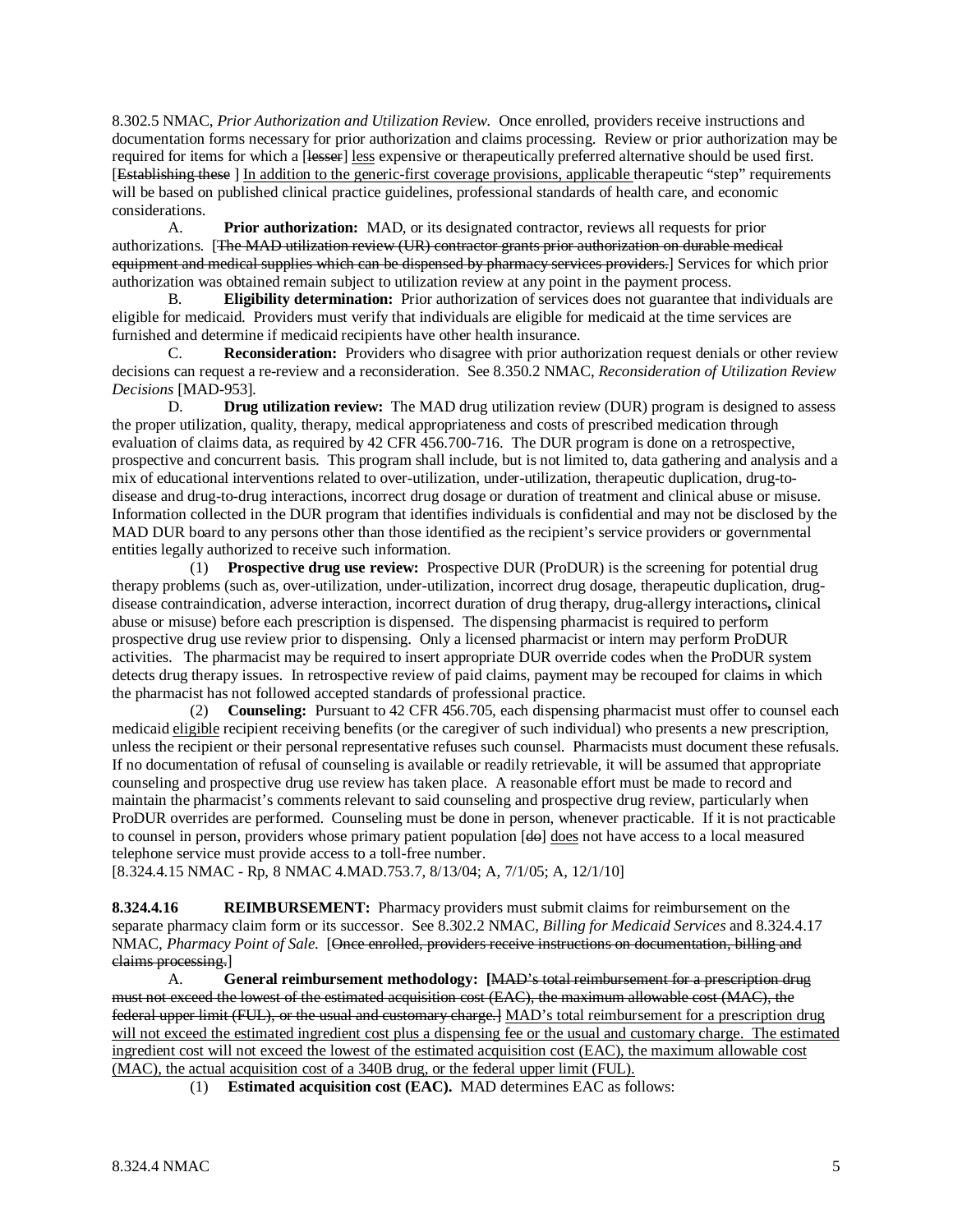(a) MAD establishes EAC, defined as MAD's approximation of the net or actual acquisition costs of such [drugs to pharmacies in New Mexico for all covered drugs, following consultation with representatives of the New Mexico pharmacy profession. Dispensing fees are in addition to EAC.] drugs;

- (b) The factors MAD considers in setting rates for drugs under this subparagraph include:
	- (i) product cost, which may vary among purchasing contracts;
	- (ii) [MAD's documented] clinical concerns;
	- (iii) MAD's budget limits; [and]
- (iv) the actual package size [<del>dispensed.]</del> dispensed; and
	- (v) payments by other payers in New Mexico and other state medicaid and medicare

pricing policies.

 (c) MAD uses the EAC as MAD's reimbursement for a drug when the EAC, plus a dispensing fee established by MAD, is the lowest of the rates calculated under the methods listed in general reimbursement methodology, Subsection A of 8.324.4.16 NMAC.

(d) **EAC cannot exceed the lowest of the current published average wholesale price of a drug** less a percentage established by the department or EAC by reference to other pricing information sources selected by MAD pursuant to general reimbursement methodology, Subsection A of 8.324.4.16 NMAC.] EAC is calculated using the current published average wholesale price (AWP) of a drug less a percentage established by the department, the average manufacturer price (AMP) plus a percentage established by the department, or the wholesale acquisition cost (WAC) plus a percentage established by the department, determined by reference to other pricing information sources selected by MAD pursuant to general reimbursement methodology, Subsection A of 8.324.4.16 NMAC; and

(e) MAD uses the ingredient cost indicated in the ingredient cost field on the billing transaction as the EAC when that indicated ingredient cost is lower than the MAD EAC.

 (2) **Maximum allowable cost (MAC); MAC methodology.** MAD establishes a maximum allowable cost (MAC) applicable for certain multiple-source drugs with FDA rated therapeutic equivalents and for certain over-the-counter drugs and non-drug items on the following basis:

 (a) at least one A-rated generic (as listed in the FDA orange book) is readily available to New Mexico pharmacies;

(b) [the state MAC for the brand name drug products and for all A-rated therapeutic equivalents shall be determined by taking the lowest available cost for all of the A-rated therapeutic equivalent drugs regardless of manufacturer, and multiplying that by cost a factor set by MAD to cover the pharmacy's estimated administration and overhead plus a dispensing fee; l the MAC for the brand name drug products and for all A-rated therapeutic equivalents shall be determined by arraying costs for the A-rated therapeutic equivalent drugs regardless of manufacturer, and selecting a reasonable price from the arrayed list in a manner consistent with the state plan approved by CMS subjecting that price to cost factors and tests for reasonableness;

 $\begin{bmatrix} 1 & 1 & 1 \\ 1 & 1 & 1 \end{bmatrix}$ (c) the state MAC list will be updated at least quarterly, with on-going adjustments due to pricing changes and availability issues;

(d) all products on the state MAC list will be reviewed at a minimum every 6 months;

 (e) if a "federal upper limit" (FUL) has been set for a product, then the MAC will not be applied if the FUL ingredient reimbursement rate is lower than the MAC reimbursement rate;

 (f) MAC will not be applied if the calculation equals an amount greater than the current EAC, as defined in estimated acquisition costs in Paragraph (1) of Subsection A of 8.324.4.16 NMAC;]

 (c) when a state MAC price has not been calculated by MAD, a baseline price calculated by a national supplier of drug pricing information is used as the state MAC;

 $[\frac{\epsilon}{\epsilon}]$  d. MAC will not be applied if a specific brand has been determined to be medically necessary, in which event the reimbursement rate will be the lower of the EAC of the product dispensed plus the dispensing [fee;] fee or the provider's billed usual and customary charge; and

 [  $\left[\frac{h}{h}\right]$  e. for over-the-counter drugs and non-drug items, MAC may be established using the pricing sources in Subsection B of [8.324.16**]** 8.324.4.16 NMAC.

#### (3) **Federal upper limit (FUL) methodology:**

 (a) MAD adopts the FUL that is set by the centers for medicare and medicaid services (CMS) or recommended by the federal department of justice .

 (b) MAD's maximum payment for multiple-source drugs for which CMS has set FULs will not exceed, in the aggregate, the prescribed upper limits plus the dispensing fees set by MAD under the dispensing fee determination.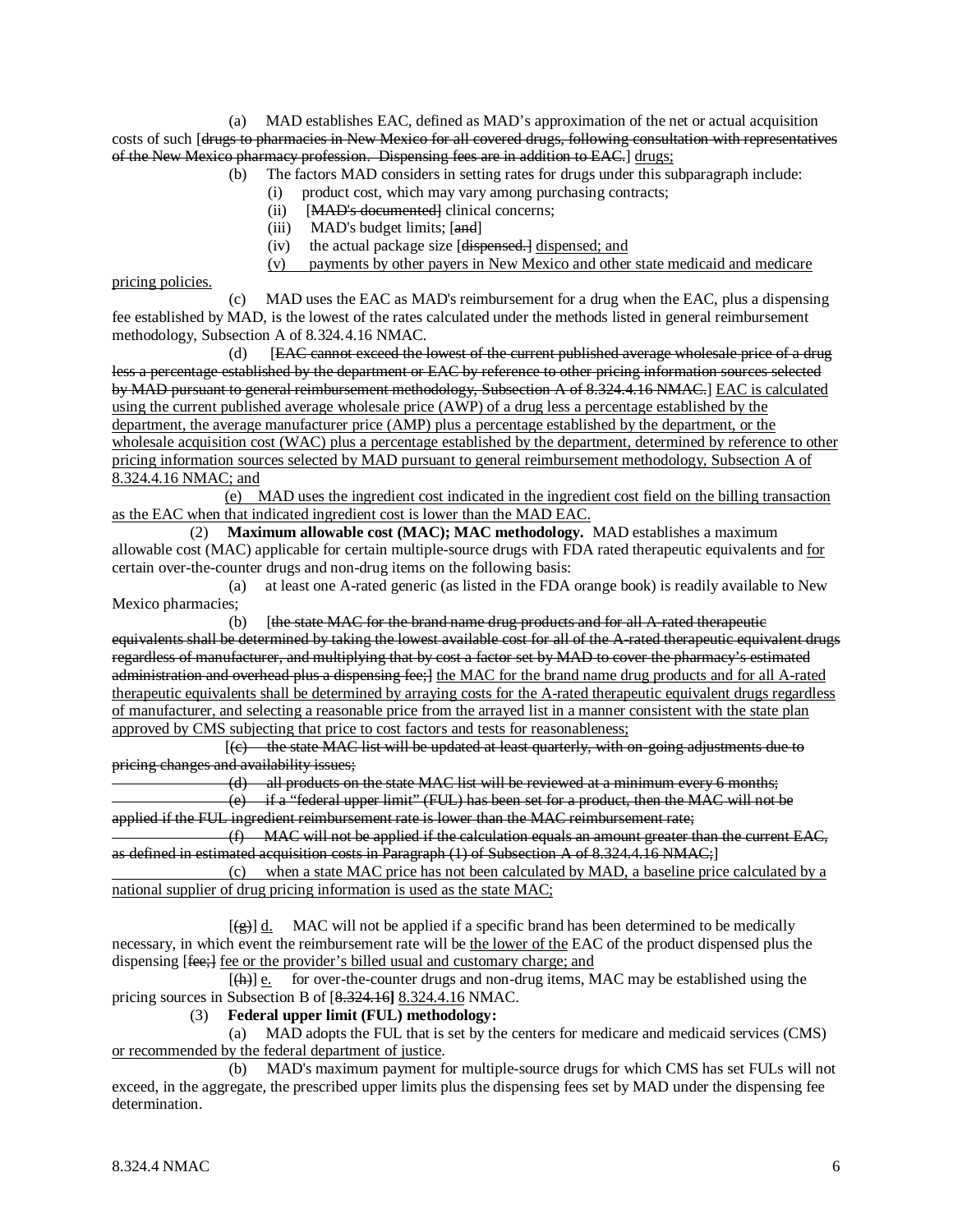[(c) Except as provided in MAC methodology and in subparagraph (4) below, MAD uses the FUL as MAD's reimbursement rate for all FDA A-rated, therapeutic-equivalent drugs when the FUL price, plus a dispensing fee is the lowest of the rates calculated under the methods listed in general reimbursement methodology Subsection A of 8.32.4.4.16 NMAC.]

 $[-[(\text{d})]$  (c) MAD will not use the individual drug FUL as MAD's reimbursement rate when the prescribing practitioner has certified that a specific brand is medically necessary, in which event the reimbursement rate will be the lower of the EAC of the product dispensed plus the dispensing [fee.] fee or the provider's usual and customary billed charge.

### (4) **340B drug discount actual acquisition cost:**

 (a) The actual ingredient cost for drugs purchased under section 340B of the Public Health Service Act, 42 USC 256b, and dispensed to medicaid recipients must placed in the ingredient cost field and indicated on the billing transaction as a 340B drug item.

(b) Drugs purchased under section 340B of the Public Health Service Act, 42 USC 256b, and dispensed to medicaid recipients must be billed at the actual acquisition cost of the provider and indicated on the billing transaction as a 340B drug item if an eligible recipient with a prescription written at a 340B entity, who requests the item to be dispensed by a 340B pharmacy under contract to the 340B entity then the pharmacist must dispense 340B purchased items when filling the prescription.

### [(4)] (5) **Usual and customary charge:**

 (a) The provider's billed charge must be its usual and customary charge for services. Over-thecounter items must be billed with the over-the-counter price as the usual and customary charge, unless it is labeled and dispensed as a prescription.

 (b) "Usual and customary charge" refers to the amount that the individual provider charges the general public in the majority of cases for a specific procedure or service.

 (c) Usual and customary charges must reflect discounts given to non-medicaid recipients for certain reasons, such as age or nursing home residents, when a medicaid recipient meets the standards for the discount. Medicaid must be given the advantage of discounts received by the general public, including promotions or items sold at cost to the general public, if these are the prices usually and customarily charged to non-medicaid recipients.

 (d) Providers must not add additional costs for their time, paperwork, or anticipated turnaround time for payment.

 [(5) **340B drug discount:** Drugs purchased under section 340B of the Public Health Service Act, 42 USC 256b, and dispensed to medicaid recipients will be reimbursed at established rates, after consultation with representatives of the New Mexico pharmacy profession. ]

 (6) **Medicare reimbursement:** Reimbursement may be limited to medicare reimbursement limits where the total of the medicare-allowed amounts plus, if applicable, a dispensing fee, is the lowest of EAC, MAC, FUL, usual and customary charge or 340B drug discount amount as defined in Subsection A of 8.324.16 NMAC, *Reimbursement*.

B. **Pricing information to set EAC and MAC:** MAD selects the sources for pricing information used to set EAC and MAC. These sources may include pharmaceutical wholesalers, manufacturers, federal agencies, drug data information clearinghouses <del>[(e.g., first data bank)]</del> and pharmacy invoices.

C. **Assistance in establishing EAC and MAC:** MAD may solicit assistance from pharmacy providers, pharmacy benefit managers (PBMs), other government agencies, actuaries, and/or other consultants when establishing EAC and/or MAC.

D. **Pharmacy [provider] price reductions:** If the pharmacy provider offers a discount, rebate, promotion or other incentive that [directly relates to the] results in a reduction of the price of a prescription to the individual non-medicaid customer, the provider must similarly reduce its charge to MAD for the prescription.

E. **No claims for free products:** If a pharmacy gives a product free to the general public, the pharmacy must not submit a claim to MAD when giving the free product to a medicaid recipient.

F. **Solutions:** Solutions, such as saline for nebulizers, intravenous (IV) solutions without additives, electrolyte and irrigation solutions, and diluents are considered medical supply items for reimbursement purposes. See [8.350.3] 8.324.5 NMAC, *Durable Medical Equipment and Medical Supplies* [MAD-754].

G. **Non-drug items:** Urine test reagents, nutritional products, equipment and medical supplies, including syringes and alcohol swabs, are subject to restrictions for medical supplies. See 8.324.5 NMAC, *Durable Medical Equipment and Medical Supplies* [[ MAD-754].]

 $\overline{a}$  $(1)$  When a pharmacy does not provide the ongoing clinical monitoring and care coordination involved with an episode of home infusion therapy, the NCPDP claim format must be used for billing the involved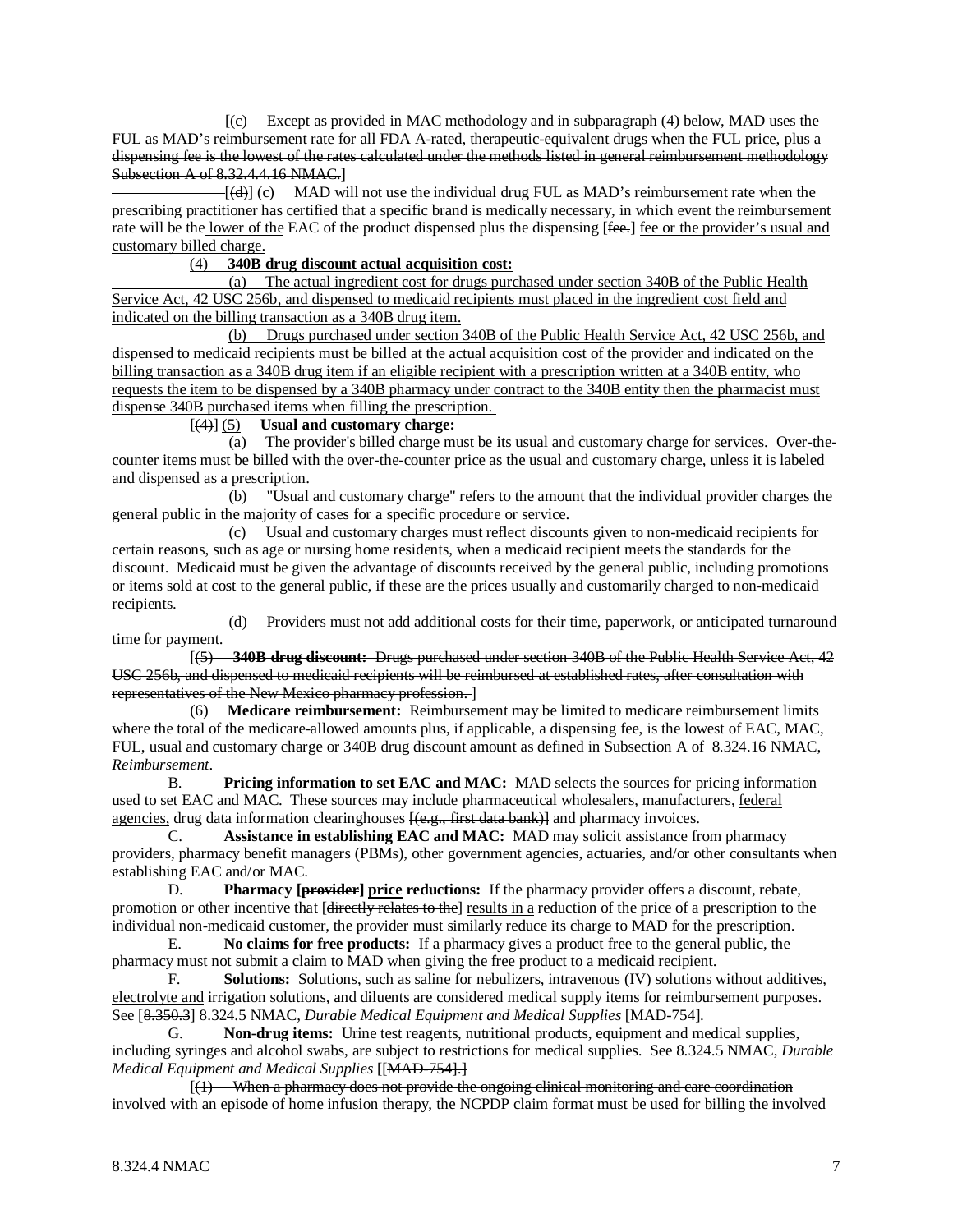drugs. If the pharmacy's business includes providing ongoing clinical monitoring and care coordination related to an episode of home infusion therapy, the drugs must be billed in CMS-1500 or ASC X12N 837 format, or as otherwise consistent with federally required national standards. When an order for infusion therapy includes medical supply items that do not have NDC numbers assigned to them by the manufacturer, repackager or labeler, those items must be billed in the CMS-1500 or ASC X12N 837 format, or as otherwise consistent with federally required national standards.

 (2) Reimbursement is calculated for the medical supply portion according to medical supply regulations and for the drug portion under these regulations. ] [8.324.4.16 NMAC - Rp, 8 NMAC 4.MAD.753.8, 8/13/04; A, 7/1/05; A, 12/1/10]

**8.324.4.17 POINT OF SALE:** The point-of-sale system provides relevant drug utilization information that the pharmacist must consider before dispensing a drug. If utilization information indicates that a recipient has an adequate supply of the drug item or that the quantity being dispensed is excessive, the claim will initially be denied. The pharmacist is responsible for resolving the issue and obtaining an authorization to dispense the drug, if necessary.

A. **General requirements:** All in-state and border area pharmacy providers are required to submit claims through the point-of-sale system.

B. **Exceptions to general requirements:** The following are exceptions to this general requirement:

(1) the provider is out-of-state and is not a border area provider;

(2) the provider is a family planning clinic dispensing prescriptions;

(3) the provider submitted on average less than  $[\overline{\text{fiffty (50)}}]$  50 claims per month  $[\overline{\text{average}}]$  to MAD for the preceding six  $[(6)]$ -month period;

 $[(4)$  the provider dispenses prescriptions only to recipients in nursing facilities;  $]$ 

[(5)] (4) the claim requires an attachment or explanation; and

 $\{\leftarrow\{\leftrightarrow\}\}\$  a required data element on the claim cannot be entered in the current standard point-of-sale

[8.324.4.17 NMAC - Rp, 8 NMAC 4.MAD.753.9, 8/13/04; A, 12/1/10]

### **8.324.4.18 PRESCRIPTIONS AND REFILLS:**

A. **Dispensing frequencies:** Medicaid limits the frequency for which it reimburses the same pharmacy for dispensing the same drug to the same recipient.

(1) The limitation is established individually for each drug.

(2) [Some drugs are subject to a maximum of three  $(3)$  times in ninety  $(90)$  days with a twenty  $(20)$ day grace period to allow for necessary early refills.] Maintenance drugs are subject to a maximum of three times in 90 days with a 14-day grace period to allow for necessary early refills.

 (3) Certain drugs are given more flexibility due to their specific dosage forms, packaging or clinical concerns.

 (4) The excessive dispensing limitation applies regardless of whether the claim is for a new prescription or refill.

B. **Refill requirements:** Refills must be consistent with the dosage schedule prescribed and with all applicable federal and state laws. Consistent use of early refills will result in a calculation that the eligible recipient has sufficient stock of the drug item on hand and allowed refill dates will be adjusted accordingly.

C. **Quantities dispensed:** Maintenance drugs are those on the MAD-approved maintenance drug list. For recipients with likely continuous eligibility due to age, disability or eligibility policy, prescriptions for maintenance drugs may be dispensed in amounts up to a [ninety (90)]  $90$ -day supply. Prescriptions for nonmaintenance drugs may be dispensed in up to 34 [<del>(thirty-four)</del>]-day supplies. Oral contraceptives may be dispensed for up to a one-year supply if the appropriate contraceptive for the recipient has been established.

 (1) Pharmacy providers shall not reduce prescriptions for maintenance drugs that are written for quantities larger than a [<del>thirty-four (34)</del>] 34-day supply and may dispense up to a 90 [<del>(ninety)</del>]-day supply. MAD considers prescription splitting to be fraudulent. Pharmacies that do not have the entire prescribed amount on hand may dispense a partial fill.

 (2) Coverage may be limited by the end date of the recipient's span of eligibility at the time of dispensing.

 (3) Pharmacists are encouraged to consult with prescribers to achieve optimal drug therapy outcomes, consistent with NMSA 1978, Section 61-11-2(V).

(4) Controlled substances may have specific controls on the quantities dispensed.

 $\begin{bmatrix} 1 & 1 \\ 1 & 1 \end{bmatrix}$ 

format.